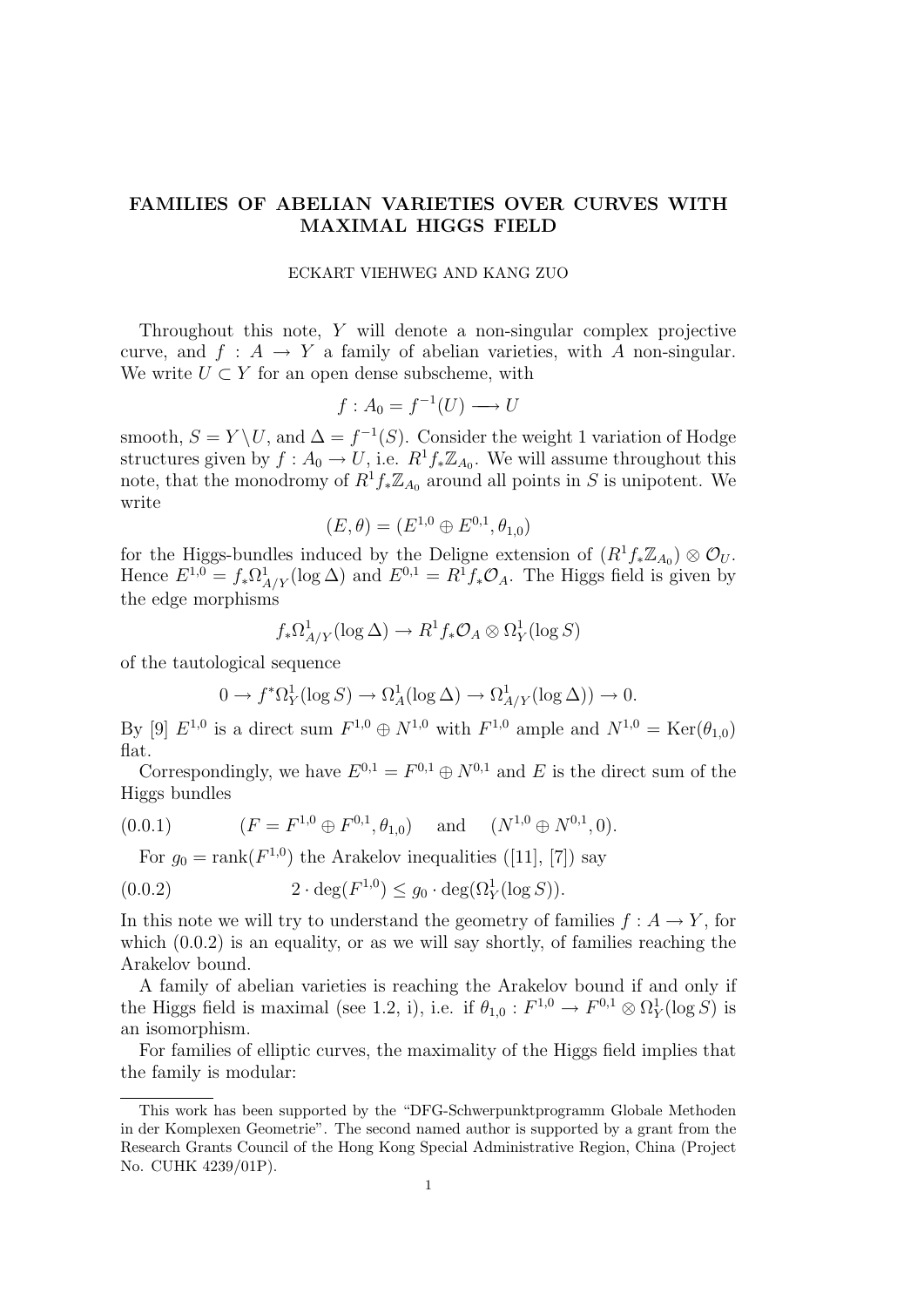**Proposition 0.1.** Let  $h : E \to Y$  be a semi stable family of elliptic curves, smooth over  $U \subset Y$  with  $U \neq Y$ . If  $E \to Y$  is reaching the Arakelov bound,  $E \rightarrow Y$  is modular, i.e. U is the quotient of the upper half plane H by a subgroup of  $Sl_2(\mathbb{Z})$  of finite index, and the morphism  $U \to \mathbb{C} = \mathcal{H}/Sl_2(\mathbb{Z})$  is given by the j-invariant of the fibres.

In the higher dimensional case one could hope, that the general fibre of a family with maximal Higgs field is quite special, and that the base curve is again a Shimura curve. The corresponding question has been considered in [18] for families of K3-surfaces, and methods and results of [18] have been our motivation to study the case of abelian varieties.

**Theorem 0.2.** Let  $f : A \rightarrow Y$  be a family of abelian varieties smooth over  $Y \setminus S$ , and such that the local monodromies around  $s \in S$  are unipotent. If  $S \neq \emptyset$ , and if  $f : A \rightarrow Y$  reaches the Arakelov bound, then there exists an étale covering  $\pi : Y' \to Y$  such that  $f' : A' = A \times_Y Y' \to Y'$  is isogenous over Y' to a product

$$
B \times E \times_{Y'} \dots \times_{Y'} E,
$$

where B is abelian variety defined over  $\mathbb C$  of dimension  $g - g_0$ , and where  $h: E \to Y'$  is a family of elliptic curves reaching the Arakelov bound.

We do not know whether for all  $q$  there are families of Jacobians among the families of abelian varieties considered in 0.2, i.e. whether one can find a family  $\varphi: Z \to Y$  of curves of genus g such that  $f: J(Z/Y) \to Y$  reaches the Arakelov bound.

For  $Y = \mathbb{P}^1$  the Arakelov inequality implies  $\#S \geq 4$ . Our hope, that a family with  $#S = 4$  can not be a family of Jacobians, hence that the Jacobian of a family of curves over  $\mathbb{P}^1$  must have more than 5 singular fibres, was destroyed by an example of a family of genus 2 curves over the modular curve  $X(3)$  in [8], whose Jacobian is isogenous to the product of a fixed elliptic curve B with the modular curve  $E(3) \rightarrow X(3)$  (see Section 5).

As mentioned already, this note owes a lot to the recent work of the second named author with Xiao-Tao Sun and Sheng-Li Tan. We thank Ernst Kani for explaining his beautiful construction in [8], and for sharing his view about higher genus analogs of families of curves with splitting Jacobians. It is also a pleasure to thank Hélène Esnault for her interest and help, and Ngaiming Mok, for explaining us differential geometric properties of base spaces of families.

This note grew out of discussions during a visit of the first named author in Hong Kong. He would like to thank the members of the Institute of Mathematical Science and the Department of Mathematics at the Chinese University of Hong Kong for their hospitality.

### 1. Splitting of C-local systems

We will frequently use C. Simpson's correspondence between polystable Higgs bundles of degree zero and representations of the fundamental group  $\pi_1(U, s)$ .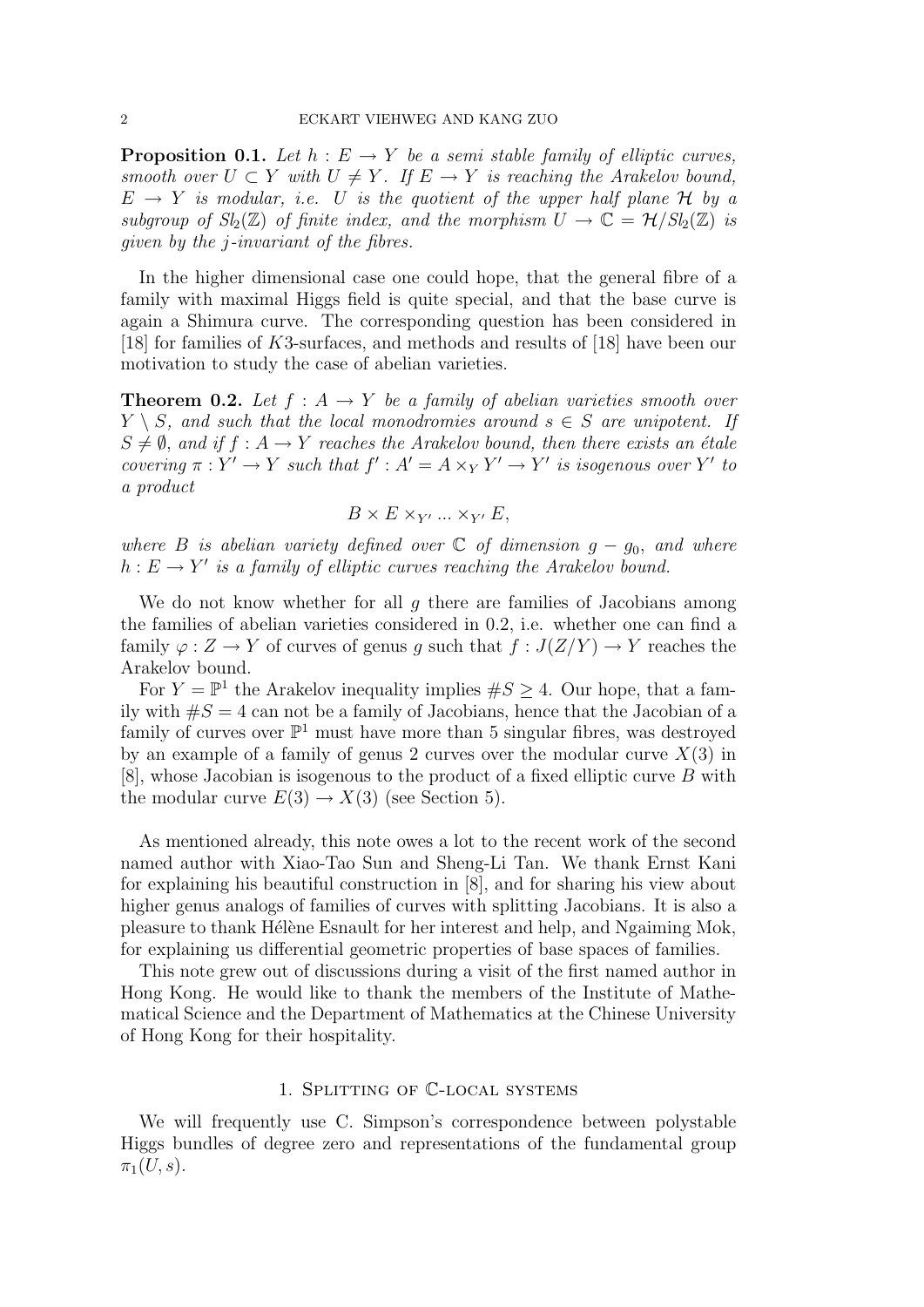**Theorem 1.1** (C. Simpson [14]). There exists a natural equivalence between the category of direct sums of stable filtered regular Higgs bundles of degree zero, and of direct sums of stable filtered local systems of degree zero.

We will not recall the definition of a "filtered regular" Higgs bundle  $(14)$ , p. 717), just remark that for a Higgs bundle corresponding to a local system with unipotent monodromy around the points in  $S$ , the filtration is trivial.

For example, 1.1 implies that the splitting of Higgs bundles (0.1.1) corresponds to a decomposition over C

$$
(R^1f_*\mathbb{Z}_{A_0})\otimes \mathbb{C}=\mathbb{V}\oplus \mathbb{U}_1
$$

where V corresponds to the Higgs bundle  $(F = F^{1,0} \oplus F^{0,1}, \theta)$  and  $\mathbb{U}_1$  to  $(N = N^{1,0} \oplus N^{0,1}, \theta_N = 0)$ . Let  $\Theta(N, h)$  denote the curvature of the Hodge metric h on  $E^{1,0} \oplus E^{0,1}$  restricted to N, then by [6], chapter II we have

$$
\Theta(N, h|_N) = -\theta_N \wedge \bar{\theta}_N - \bar{\theta}_N \wedge \theta_N = 0.
$$

This means that  $h|_N$  is a flat metric. Hence,  $\mathbb{U}_1$  is a unitary local system.

The local system  $V$  on  $Y \setminus S$  is a variation of Hodge structures with unipotent local monodromies around  $s \in S$ . Hence by Deligne's theorem [4], one obtains a decomposition

(1.1.1) 
$$
\mathbb{V} = \bigoplus_{i} \mathbb{V}_{i},
$$

for irreducible local systems  $\mathbb{V}_i$ .

Restricting the Hodge filtration of  $V$  to  $V_i$ , one obtains a Hodge filtration on  $V_i$ , which in general is not polarized, and  $(1.1.1)$  is a decomposition of  $\mathbb{C}$ variations of Hodge structures. Taking the grading of the Hodge filtration, one obtains a decomposition of the Higgs bundle  $(F = F^{1,0} \oplus F^{0,1}, \theta)$  as a direct sum of sub Higgs bundles, as stated in 1.1.

As a typical application of Simpson's correspondence one finds

Proposition 1.2. Keeping the notations from the Introduction, assume that  $f: A \rightarrow Y$  reaches the Arakelov bound. Then

i) The sheaf  $F^{1,0}$  is poly-stable. Namely there is a decomposition

$$
F^{1,0}\simeq\bigoplus_i\mathcal{A}_i
$$

with  $A_i$  stable, and

$$
\frac{\deg A_i}{\text{rank} \mathcal{A}_i} = \frac{\deg F^{1,0}}{\text{rank} F^{1,0}}.
$$

Moreover,  $\theta_{1,0}: F^{1,0} \to F^{0,1} \otimes \Omega_Y^1(\log S)$  is an isomorphism.

ii) If  $\deg \Omega_Y^1(\log S)$  is even, there exists a decomposition

$$
\mathbb{V}\simeq \mathbb{L}\otimes \mathbb{T},
$$

such that  $\mathbb T$  is a unitary local system, and  $\mathbb L$  is a rank-2 local system. For some invertible sheaf  $\mathcal L$  the Higgs bundle corresponding to  $\mathbb L$  is  $(\mathcal{L} \oplus \mathcal{L}^{-1}, \tau)$ , with  $\tau|_{\mathcal{L}^{-1}} = 0$  and  $\tau|_{\mathcal{L}}$  given by an isomorphism

$$
\tau^{1,0}: \mathcal{L} \to \mathcal{L}^{-1} \otimes \Omega^1_Y(\log S).
$$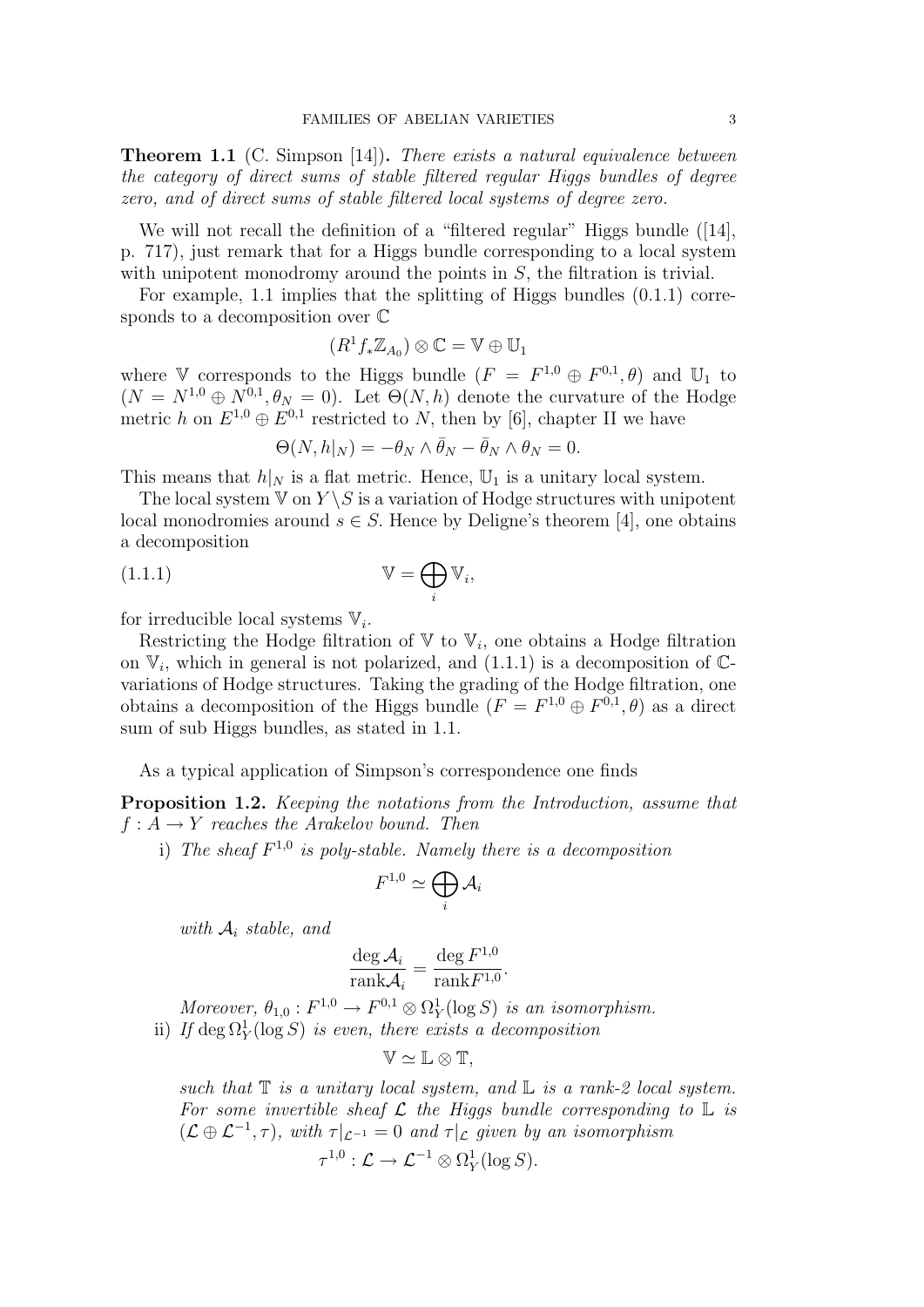*Proof.* i) Let  $\mathcal{A} \subset F^{1,0}$  be a subsheaf, and let  $\mathcal{B} \otimes \Omega_Y^1(\log S)$  be its image under  $\theta_{1,0}$ . Then  $\mathcal{A} \oplus \mathcal{B}$  is a Higgs subbundle of  $F^{1,0} \oplus F^{0,1}$ , and applying 1.1 one finds  $\deg(\mathcal{A}) + \deg(\mathcal{B}) \leq 0$ . Hence

$$
deg(\mathcal{A}) = deg(\mathcal{B}) + rank(\mathcal{B}) \cdot deg(\Omega_Y^1(\log S))
$$
  

$$
\leq - deg(\mathcal{A}) + rank(\mathcal{A}) \cdot deg(\Omega_Y^1(\log S)),
$$

and (0.0.2) implies that

$$
\frac{\deg(\mathcal{A})}{\text{rank}(\mathcal{A})} \le \frac{1}{2} \deg(\Omega_Y^1(\log S)) = \frac{\deg(F^{1,0})}{g_0}.
$$

By 1.1 the Higgs bundle  $(F^{1,0} \oplus F^{0,1}, \theta)$  splits as a direct sum of stable Higgs bundles of degree zero. If

$$
\frac{\deg(\mathcal{A})}{\text{rank}(\mathcal{A})} = \frac{\deg(F^{1,0})}{g_0},
$$

the degree of  $\mathcal{A} \oplus \mathcal{B}$  is zero,  $\text{rank}(\mathcal{A}) = \text{rank}(\mathcal{B})$ , and  $(\mathcal{A} \oplus \mathcal{B}, \theta |_{\mathcal{A} \oplus \mathcal{B}})$  is a direct factor of  $(F^{1,0} \oplus F^{0,1}, \theta)$ . In particular, A is a direct factor of  $F^{1,0}$ .

For  $\mathcal{A} = F^{1,0}$  one finds  $\theta_{1,0}$  to be injective. By (0.0.2) it must be an isomorphism.

ii) Taking the determinant of

$$
\theta^{1,0}: F^{1,0} \xrightarrow{\simeq} F^{0,1} \otimes \Omega^1_Y(\log S),
$$

one obtains an isomorphism

$$
\det \theta^{1,0} : \det F^{1,0} \xrightarrow{\simeq} \det F^{0,1} \otimes \Omega_Y^1(\log S)^{\otimes g_0},
$$

Since  $F^{1,0} \simeq F^{0,1\vee}$ ,

$$
(\det F^{1,0})^{\otimes 2} \simeq \Omega^1_Y(\log S)^{\otimes g_0}.
$$

By assumption there exists an invertible sheaf  $\mathcal{L}$  with  $\mathcal{L} = \Omega_Y^1(\log S)^{1/2}$ . For some invertible sheaf N of order two in  $Pic(Y)$ , one finds  $\mathcal{N} \otimes \det F^{1,0} = \mathcal{L}^{\otimes g_0}$ . By part i) the sheaf

$$
\mathcal{T}=F^{1,0}\otimes \mathcal{L}^{-1}
$$

is poly-stable of degree zero. 1.1 implies that the Higgs bundle  $(\mathcal{T}, 0)$  corresponds to a local system  $T$ , necessarily unitary.

Choose L to be the local system corresponding to the Higgs bundle

$$
(\mathcal{L} \oplus \mathcal{L}^{-1}, \tau), \quad \text{with} \quad \tau^{1,0} : \mathcal{L} \xrightarrow{\simeq} \mathcal{L}^{-1} \otimes \Omega_Y^1(\log S).
$$

The isomorphism

$$
\theta^{1,0} : \mathcal{T} \otimes \mathcal{L} = F^{1,0} \xrightarrow{\simeq} F^{0,1} \otimes \Omega^1_Y(\log S) \xrightarrow{\simeq} F^{0,1} \otimes \mathcal{L}^{\otimes 2}
$$

induces an isomorphism

$$
\phi:F^{0,1}\stackrel{\simeq}{\longrightarrow} \mathcal{T}\otimes \mathcal{L}^{-1},
$$

such that  $\theta^{1,0} = \text{id}_{\mathcal{I}} \otimes \tau^{1,0}$ . Hence the Higgs bundles  $(F^{1,0} \oplus F^{0,1}, \theta)$  and  $(\mathcal{T} \otimes (\mathcal{L} \oplus \mathcal{L}^{-1}), id_{\mathcal{T}} \otimes \tau)$  are isomorphic, and  $\mathbb{V} \simeq \mathbb{T} \otimes \mathbb{L}$ .

## Remark 1.3.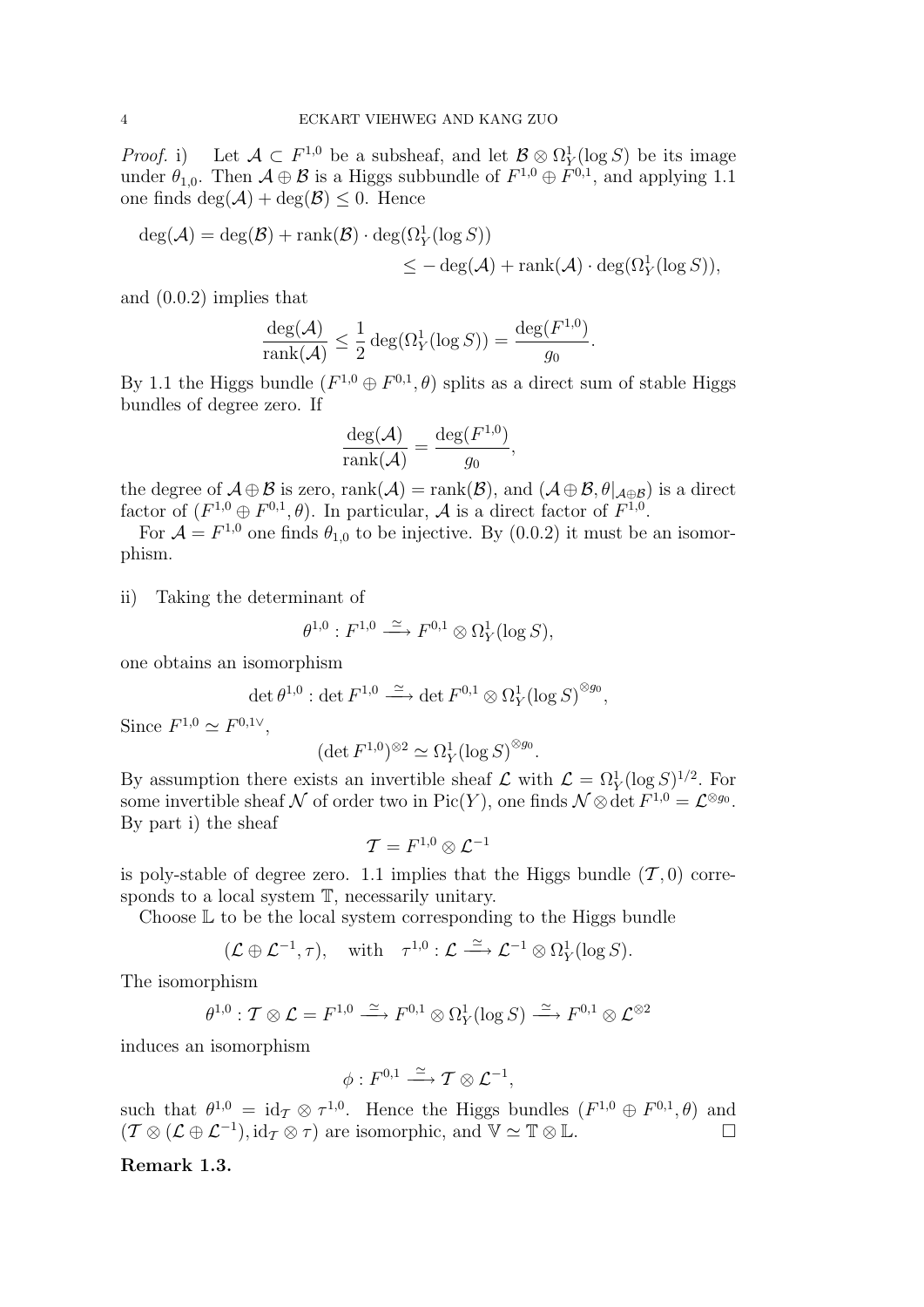- i) If  $\deg \Omega_Y^1(\log S)$  is odd, hence  $S \neq \emptyset$ , and if the genus of Y is not zero, one has to replace  $Y$  by an étale two to one cover, in order to be able to apply  $1.2$ , ii).
- ii) For  $\hat{Y} = \mathbb{P}^1$  and for families reaching the Arakelov bound,  $\#S$  is always even. This, together with the decomposition 1.2, ii), for  $\mathbb{U} = \mathbb{C}^{g_0}$ , can easily obtained in the following way. By 1.2, i),  $F^{1,0}$  must be the direct sum of invertible sheaves  $\mathcal{L}_i$ , all of the same degree, say  $\nu$ . Since  $\theta^{1,0}$ is an isomorphism, the image  $\theta^{1,0}(\mathcal{L}_i)$  is  $\mathcal{O}_{\mathbb{P}^1}(2-s+\nu) \otimes \Omega$ . Since  $F^{0,1}$ is dual to  $F^{1,0}$  one obtains  $-\nu = 2 - s + \nu$ , and writing  $\mathcal{L}_i^{-1} = \theta^{1,0}(\mathcal{L}_i)$ ,

$$
(F^{1,0}\oplus F^{0,1},\theta)\simeq (\bigoplus_i {\mathcal O}_{\mathbb P^1}(\nu)\oplus {\mathcal O}_{\mathbb P^1}(-\nu),\bigoplus_i \tau).
$$

Consider now the endomorphism  $\mathcal{E}nd(\mathbb{V})$  of V, which is a weight zero variation of Hodge structures. The Higgs bundle

$$
(F^{1,0}\oplus F^{0,1},\theta)
$$

for V induces the Higgs bundle

$$
(F^{1,-1}\oplus F^{0,0}\oplus F^{-1,1},\theta)
$$

corresponding to  $\mathcal{E}nd(\mathbb{V}) = \mathbb{V} \otimes \mathbb{V}^{\vee}$ , by choosing

$$
F^{1,-1} = F^{1,0} \otimes F^{0,1} \vee, \quad F^{0,0} = F^{1,0} \otimes F^{1,0} \oplus F^{0,1} \otimes F^{0,1} \vee
$$
  
and 
$$
F^{-1,1} = F^{0,1} \otimes F^{1,0} \vee.
$$

The Higgs field is given by

 $\theta_{1,-1} = -id \otimes \tau_{1,0}^\vee \oplus \tau_{1,0} \otimes id$  and  $\theta_{0,0} = \tau_{1,0} \otimes id \oplus -id \otimes \tau_{1,0}^\vee$ .

**Lemma 1.4.** Assume that  $f : A \rightarrow Y$  reaches the Arakelov bound or equivalently that the Higgs field of  $V$  is maximal. Let

 $F_u^{0,0} := \text{Ker}(\tau_{0,0})$  and  $F_m^{0,0} = \text{Im}(\tau_{1,-1}).$ 

Then there is a splitting of the Higgs bundle

$$
(F^{1,-1}\oplus F^{0,0}\oplus F^{-1,1},\theta)=(F^{1,-1}\oplus F^{0,0}_m\oplus F^{-1,1},\theta)\oplus (F^{0,0}_u,0),
$$

which corresponds to a splitting of the local system over C

$$
\mathcal{E}nd(\mathbb{V})=\mathbb{W}\oplus\mathbb{U}.
$$

Moreover, U is unitary of rank  $g_0^2$ , and W is a C variation of Hodge structures with maximal Higgs field, i.e.

$$
\tau_{1,-1}: F^{1,-1} \to F^{0,0}_m \otimes \Omega^1_Y(\log S) \quad \text{and} \quad \tau_{0,0}: F^{0,0}_m \to F^{-1,1} \otimes \Omega^1_Y(\log S)
$$

are both isomorphisms.

*Proof.* By definition,  $(F_u^{0,0}, 0)$  is a sub Higgs bundle of  $(F^{1,-1}\oplus F^{0,0}\oplus F^{-1,1}, \theta)$ . We have an exact sequence

$$
0 \to F_u^{0,0} \to F^{0,0} \to F^{-1,1} \otimes \Omega^1_Y(\log S) \to \mathcal{C}
$$

where  $C$  is a skyscraper sheaf. Hence

$$
\deg(F_u^{0,0}) \ge \deg(F^{0,0}) - \deg(F^{-1,1}) - \operatorname{rank}(F^{-1,1}) \cdot \deg(\Omega_Y^1(\log S)).
$$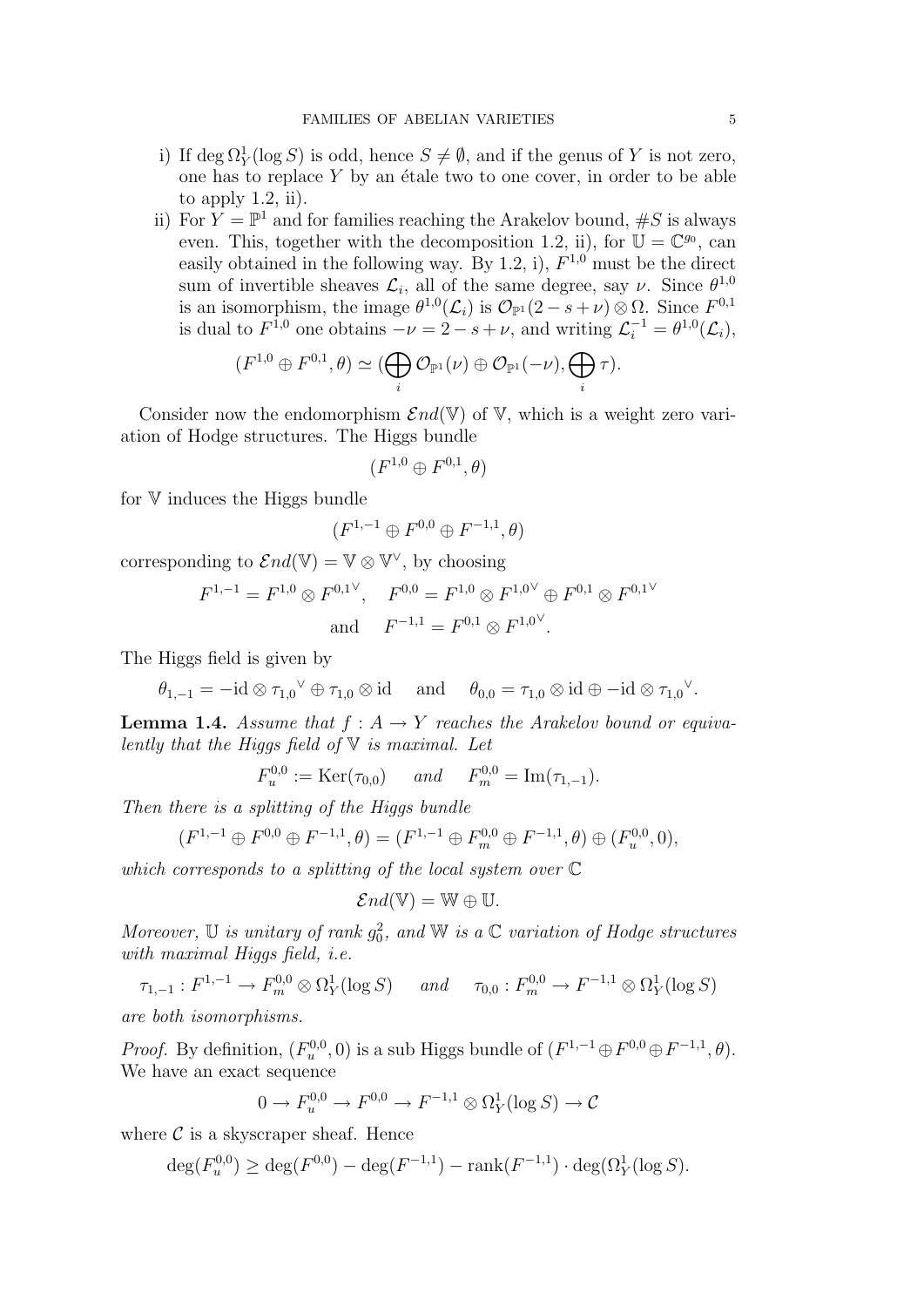Note that if this inequality is an equality then  $\mathcal C$  is necessarily zero. Since  $deg(F^{0,0}) = 0$  and since, by the Arakelov equality,

$$
\deg(F^{-1,1}) = g_0 \cdot \deg(F^{0,1}) + g_0 \cdot \deg(F^{1,0}) = g_0^2 \cdot \deg(\Omega_Y^1(\log S))
$$

one finds  $\deg(F_u^{0,0}) \geq 0$ . By 1.1 the degree of  $F_u^{0,0}$  can not be strictly positive, hence it is zero. Again by 1.1  $(F_u^{0,0}, 0)$  being a Higgs subbundle of degree zero with trivial Higgs field, it corresponds to a unitary local subsystem U of  $End(V)$ . The exact sequence

$$
0 \to F_u^{0,0} \to F^{0,0} \to F^{-1,1} \otimes \Omega_Y^1(\log S) \to 0
$$

splits, and one obtains a direct sum decomposition of Higgs bundles

$$
(F^{1,-1}\oplus F^{0,0}\oplus F^{-1,1},\theta)=(F^{1,-1}\oplus F^{0,0}_m\oplus F^{-1,1},\theta)\oplus (F^{0,0}_u,0),
$$

which induces the splitting on  $\mathcal{E}nd(\mathbb{V})$  with the desired properties.

Remark 1.5. Using 1.2, ii), the splitting in 1.4 can be made more precise. We know that  $\mathbb{V} = \mathbb{T} \oplus \mathbb{L}$  with  $\mathbb{T}$  unitary and  $\mathbb{L}$  a weight two variation of Hodge structures with maximal Higgs field. One obtains

$$
\mathcal{E}nd(\mathbb{V})=\mathbb{T}\otimes\mathbb{T}^\vee\otimes\mathbb{L}\otimes\mathbb{L}^\vee.
$$

Applying 1.4 to  $\mathbb L$  instead of  $\mathbb V$ , we obtain a decomposition

$$
\mathcal{E}nd(\mathbb{L})=\mathbb{L}\otimes\mathbb{L}^\vee=\mathbb{C}\oplus\mathbb{S}
$$

where the  $\mathbb C$  factor acts by multiplication on  $\mathbb L$  and where  $\mathbb S$  has a maximal Higgs field. So  $\mathbb{T} \otimes \mathbb{T}^{\vee}$  is a direct factor of  $\mathbb{V}$  of rank  $g_0^2$ . Its complement  $\mathbb{W} = \mathbb{T} \otimes \mathbb{T}^{\vee} \otimes \mathbb{S}$  has again a maximal Higgs field.

**Remark 1.6.** If one replaces  $\text{End}(\mathbb{V})$  by the isomorphic locally constant system  $(\mathbb{V} \otimes \mathbb{V}) \otimes_{\mathbb{Z}} \mathbb{C}$ , one obtains the same decomposition. However, it is more natural to shift the weights by two, and to consider this as a variation of Hodge structures of weight 2.

A statement similar to 1.4 holds true for  $\wedge^2(\mathbb{V})$ . Here the Higgs bundle is given by

$$
F'^{2,0} = F^{1,0} \wedge F^{1,0}, \quad F^{1,1} = F'^{1,0} \otimes F^{0,1} \quad \text{and} \quad F'^{0,2} = F^{0,1} \wedge F^{0,1}.
$$

# 2. SPLITTING OVER  $\bar{Q}$

Up to now, we tried to describe the local systems of  $\mathbb{C}\text{-vector spaces }\mathbb{V}$ induced by the family of abelian varieties. We say that such a local system V is defined over a subfield K of  $\mathbb{C}$ , if there exists a local system  $\mathbb{V}_K$  of K-vector spaces with  $\mathbb{V} = \mathbb{V}_K \otimes_K \mathbb{C}$ . In this section we want to show, that the splitting  $\mathbb{V} = \mathbb{W} \oplus \mathbb{U}$  considered in the last section are defined over  $\mathbb{Q}$ , i.e. that there exists a number field K and local systems  $\mathbb{V}_K$ ,  $\mathbb{W}_K$  and  $\mathbb{U}_K$  with

$$
\mathbb{V}=\mathbb{V}_K\otimes\mathbb{C},\ \ \mathbb{W}=\mathbb{W}_K\otimes\mathbb{C},\ \ \mathbb{U}=\mathbb{U}_K\otimes\mathbb{C},\ \ \text{and with}\ \ \mathbb{V}_K=\mathbb{W}_K\oplus\mathbb{U}_K.
$$

We start with a simple observation. Suppose that  $V$  is a local system defined over a number field K. Choosing a base point  $p \in Y \setminus S$  the local system  $\mathbb{V}_K$ is given by a representation  $\rho : \pi_1(Y \setminus S, p) \to Gl(V_K)$  for the fibre  $V_K$  of  $V_K$ over p.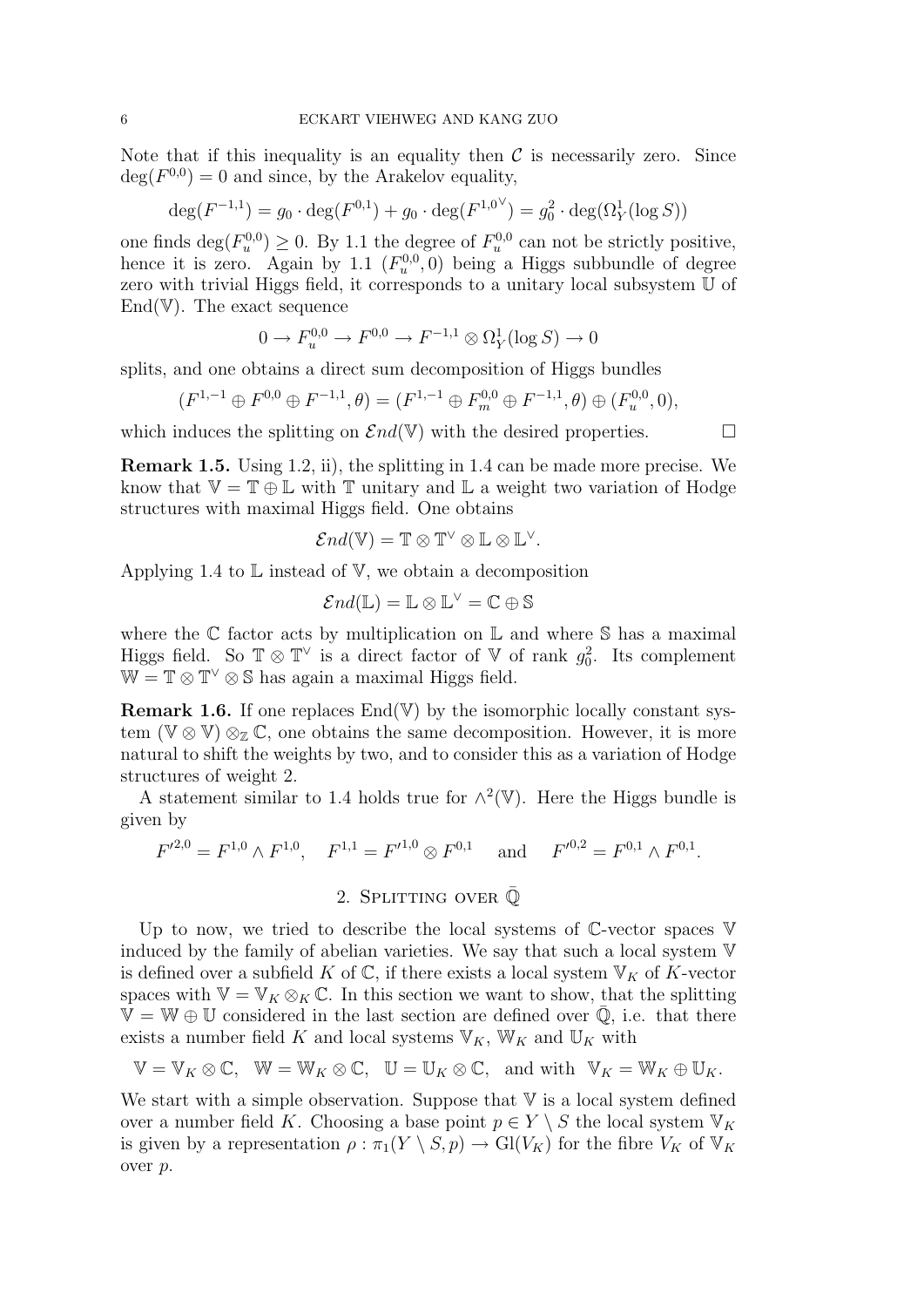Fixing a positive integer r, let  $\mathcal{G}(r, V)$  denote the set of all rank-r sub local systems of V. Then  $\mathcal{G}(r, V)$  is the subvariety of the Grassmann variety Grass $(r, V_K)$  consisting of the  $\pi_1(Y \setminus S, p)$  invariant points. In particular, it is a projective variety defined over K. An L-valued point of  $\mathcal{G}(r, V)$  corresponds to a sub local system of  $\mathbb{V}_L = \mathbb{V}_K \otimes_K L$ . One obtains the following well known property.

**Lemma 2.1.** If  $[\mathbb{W}] \in \mathcal{G}(r, \mathbb{V})$  is an isolated point, then  $\mathbb{W}$  is defined over  $\overline{\mathbb{Q}}$ .

**Lemma 2.2.** Let  $V$  be the underlying local system of an variation of Hodge structures defined over a real number field  $K$ , and suppose that there is a splitting

$$
(2.2.1) \t\t\t V = W \oplus U,
$$

such that  $\mathbb U$  is a unitary, and such that  $\mathbb W$  has a generically maximal Higgs  $field \,\theta^{p,q}, \,i.e$ 

$$
\theta^{p,q}: F_{\mathbb{W}}^{p,q} \to F_{\mathbb{W}}^{p-1,q+1} \otimes \Omega_Y^1(\log S)
$$

is generically isomorphic for all  $(p, q)$  with  $p > 0$ . Then this splitting can be defined over  $\overline{Q} \cap \mathbb{R}$ , and is orthogonal with respect to the polarization.

*Proof.* Consider a family  $\{W_t\}_{t\in\Delta}$  of local subsystems of V defined over a disk  $\Delta$  with  $\mathbb{W}_0 = \mathbb{W}$ . For  $t \in \Delta$  let  $(F_{\mathbb{W}_t}, \theta_t)$  denote the Higgs bundle corresponding to W<sub>t</sub>. Hence  $(F_{W_t}, \theta_t)$  is obtained by restricting the F-filtration of  $V \otimes \mathcal{O}_U$  to  $W_t \otimes \mathcal{O}_U$  and by taking the corresponding graded sheaf. So the Higgs map

$$
\theta^{p,q}: F_t^{p,q} \to F_t^{p-1,q+1} \otimes \Omega^1_Y(\log S)
$$

will again generically isomorphic for t sufficiently closed to 0 and  $p > 0$ . If the projection

$$
\rho: \mathbb{W}_t \to \mathbb{V} \to \mathbb{W} \oplus \mathbb{U} \to \mathbb{U}
$$

is non-zero, the complete reducibility of local systems coming from variations of Hodge structures (due to Deligne [1]) implies that  $W_t$  contains a non-trivial unitary direct factor, say  $\mathbb{U}_t$ . Restricting again the F filtration and passing to the corresponding graded sheaf, we obtain a non-trivial splitting sub Higgs bundle  $(F_{\mathbb{U}_t}, 0)$  of  $(F_{\mathbb{W}_t}, \theta_t)$ , contradicting the generic maximality of the Higgs field  $\oplus \theta^{p,q}$ . Hence  $\rho$  is zero and  $\mathbb{W}_t = \mathbb{W}$ .

Thus W is rigid as a sub local system of V, and by Lemma 2.1 W is defined over  $\mathbb Q$ .

By assumption  $\mathbb{V} = \mathbb{V}_{\mathbb{R}} \otimes \mathbb{C}$  and the complex conjugation defines an involution  $\iota$  on V. Let W denote the image of W under  $\iota$ . Then Whas again generically isomorphic Higgs maps  $\theta^{p,q}$ , for  $p > 0$ . If  $\overline{W} \neq W$ , repeating the argument used above, one obtains a non-trivial map  $\overline{W} \to \mathbb{U}$ , contradicting again the generic maximality of the Higgs field.

So enlarging the real algebraic number field  $K$ , if necessary, we may assume that  $\mathbb{W} = \mathbb{W}_K \otimes_K \mathbb{C}$  for some  $\mathbb{W}_K \subset \mathbb{V}_K$ . The polarization on V restricts to a non-degenerated intersection form on  $\mathbb{V}_K$ . Choosing for  $\mathbb{U}_K$  the orthogonal complement of  $W_K$  in  $V_K$  we obtain a splitting

$$
\mathbb{V}_K=\mathbb{W}_K\oplus \mathbb{U}_K
$$

inducing over  $\mathbb C$  the one in  $(2.2.1)$ .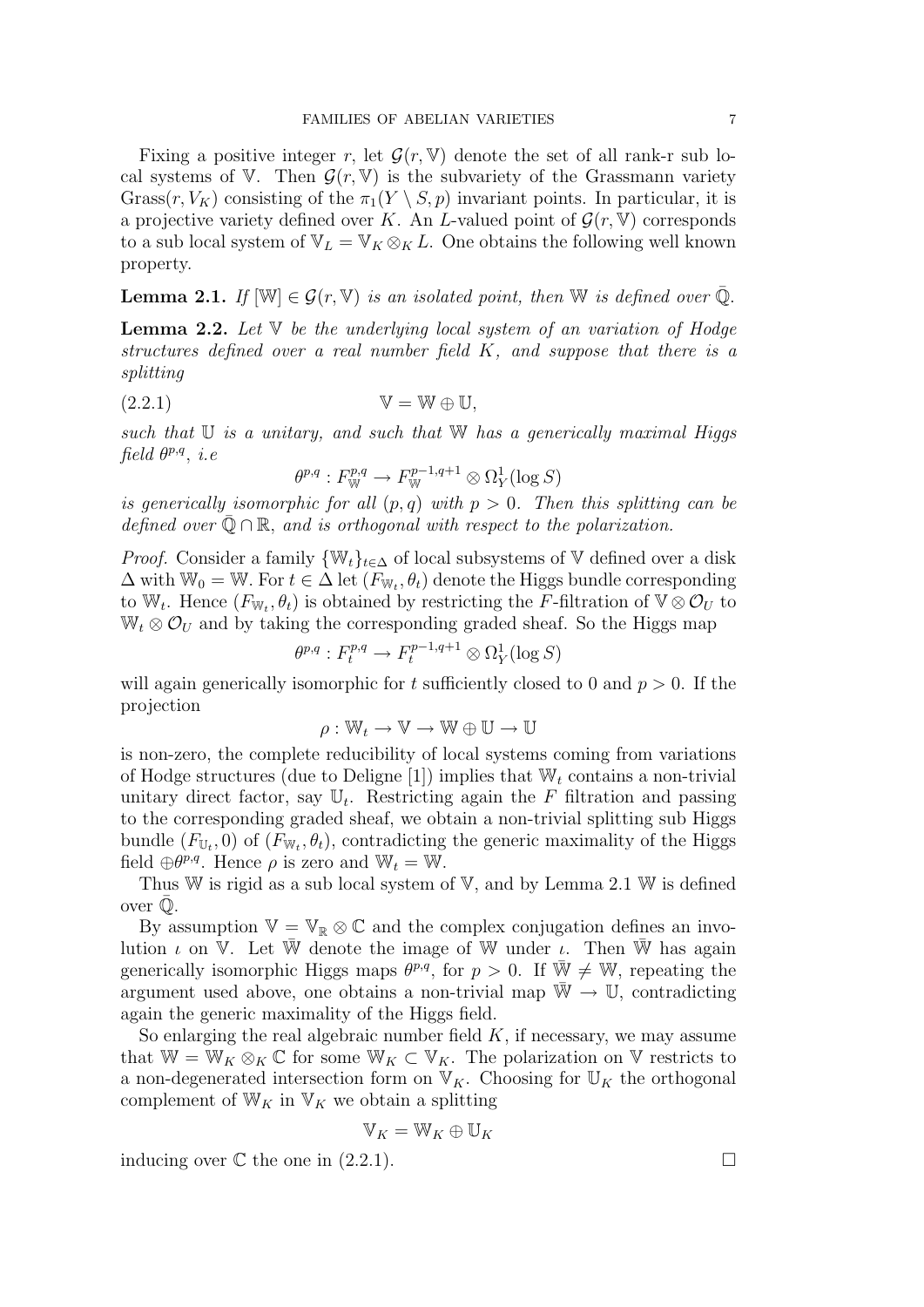**Corollary 2.3.** Let  $f : A \rightarrow Y$  be a family of abelian varieties reaching the Arakelov bound, and let  $\mathbb{U}_1$  be a unitary local system with

$$
R^1f_*(\mathbb{Z}_{A_0})\otimes \mathbb{C}=\mathbb{V}\oplus \mathbb{U}_1,
$$

such that  $\nabla$  has a maximal Higgs field.

- i) Then this splitting can be defined over  $\overline{Q} \cap \mathbb{R}$ , and is it orthogonal with respect to the polarization.
- ii) The splitting  $\mathcal{E}nd(\mathbb{V}) = \mathbb{W} \oplus \mathbb{U}$  constructed in Lemma 1.4 can be defined over  $\mathbb{O} \cap \mathbb{R}$ , and is orthogonal with respect to the polarization.

# 3. Splitting over Q

**Lemma 3.1.** Assume that  $S \neq \emptyset$  and let  $\mathbb{V}_{\mathbb{Q}}$  be a  $\mathbb{Q}$ -variation of Hodge structures of weight k. Assume that over some number field K there exists a splitting

$$
\mathbb{V}_K = \mathbb{V}_{\mathbb{Q}} \otimes_{\mathbb{Q}} K = \mathbb{W}_K \oplus \mathbb{U}_K
$$

where  $\mathbb{U} = \mathbb{U}_K \otimes_K \mathbb{C}$  is unitary and where the Higgs field of  $\mathbb{W} = \mathbb{W}_K \otimes_K \mathbb{C}$  is maximal. Then W, U and the decomposition  $\mathbb{V} = \mathbb{W} \oplus \mathbb{U}$  are defined over  $\mathbb{Q}$ . Moreover,  $\mathbb U$  extends to a local system over Y.

*Proof.* Let  $\mathbb T$  be a sub local constant system of W. Writing

$$
\big(\bigoplus_{p+q=k} F_{\mathbb{T}}^{p,q}, \bigoplus_{p+q=k} \theta_{p,q}\big),\,
$$

for the Higgs bundle corresponding to  $\mathbb{T}$ , the maximality of the Higgs field for W implies that the Higgs field for  $\mathbb T$  is maximal, as well. In particular, for all  $s \in S$  and for  $p > 0$  the residue maps

$$
ress(\thetap,q) : FT,sp,q \longrightarrow FT,sp-1,q+1
$$

are isomorphisms. By [14] the residues of the Higgs field at s are defined by the nilpotent part of the local monodromy matrix around s. Hence if  $\gamma$  is a small loop around s in Y, and if  $\rho_{\mathbb{T}}(\gamma)$  denotes the image of  $\gamma$  under a representation of the fundamental group, defining  $\mathbb{T}$ , the nilpotent part  $N(\rho_{\mathbb{T}}(\gamma)) = \log \rho_{\mathbb{T}}(\gamma)$ of  $\rho_{\mathbb{T}}(\gamma)$  has to be non-trivial

We may assume that  $K$  is a Galois extension of  $\mathbb{Q}$ . The Galois group  $Gal(K/Q)$  acts on  $V_K$ . For  $\sigma \in Gal(K/Q)$  consider the composite

$$
p: \sigma(\mathbb{U}_K) \to \mathbb{V}_K = \mathbb{W}_K \oplus \mathbb{U}_K \to \mathbb{W}_K,
$$

and the induced map  $\sigma(\mathbb{U}) = \sigma(\mathbb{U}_K) \otimes_K \mathbb{C} \to \mathbb{W}$ .

Let  $\gamma$  be a small loop around  $s \in S$ , and let  $\rho_{\mathbb{U}}(\gamma)$  and  $\rho_{\sigma(\mathbb{U})}$  be the images of  $\gamma$  under the representations defining U and  $\sigma(\mathbb{U})$  respectively. Since U is unitary and unipotent, the nilpotent part of the monodromy matrix  $N(\rho_{\mathbb{U}}(\gamma)) = 0$ . This being invariant under conjugation,  $N(\rho_{\sigma(\mathbb{U})}(\gamma))$  is zero, as well as  $N(\rho_{p(\sigma(\mathbb{U}))}(\gamma)).$ 

Therefore  $p(\sigma(\mathbb{U})) = 0$ , hence  $\sigma(\mathbb{U}) = \mathbb{U}$ , and  $\mathbb{U}$  is defined over  $\mathbb{Q}$ . Taking again the orthogonal complement, one obtains the Q-splitting asked for in 3.1.

Since  $N(\rho_{\mathbb{U}}(\gamma)) = 0$ , the residues of U are zero in all points  $s \in S$ , hence U extends to a local system on  $Y$ .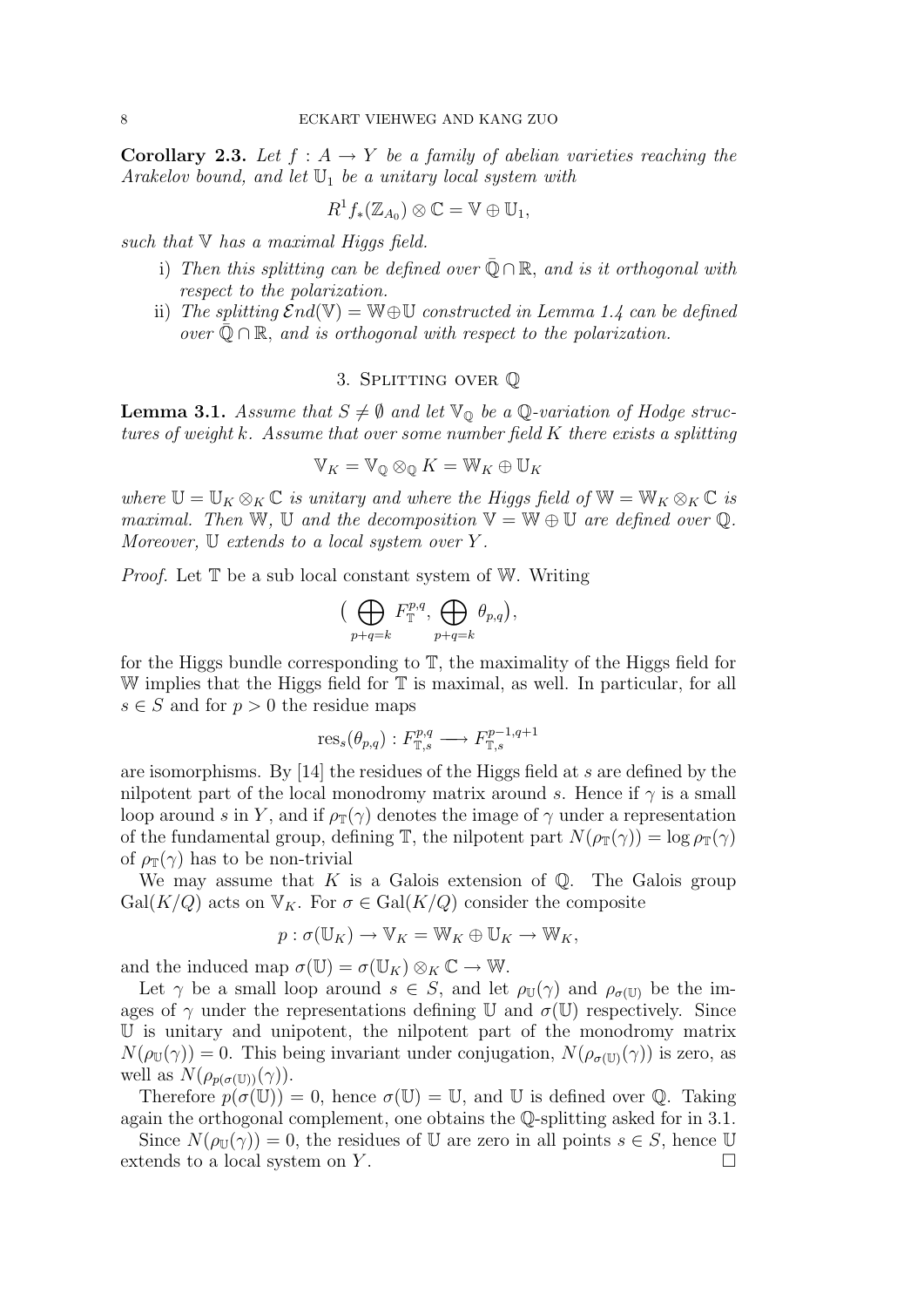**Corollary 3.2.** Suppose that  $S \neq \emptyset$ . Then the splittings in Corollary 2.3 can be defined over Q.

# 4. Z-structures and isogenies

**Proposition 4.1.** Let  $f : A \rightarrow Y$  be a family of abelian varieties with unipotent local monodromies around  $s \in S$ , and reaching the Arakelov bound. If  $S \neq \emptyset$ there exists a finite étale cover  $\pi : Y' \to Y$  with

- i)  $\pi^*(R^1f_*(\mathbb{Z}_{A_0})) \supset \mathbb{V}_{\mathbb{Z}}' \oplus \mathbb{Z}^{g-g_0}, \quad \pi^*(R^1f_*(\mathbb{Z}_{A_0})) \otimes \mathbb{Q} = (\mathbb{V}_{\mathbb{Z}}' \oplus \mathbb{Z}^{g-g_0}) \otimes \mathbb{Q},$ where  $\nabla_{\mathbb{Z}}'$  is an  $\mathbb{Z}$ -variation of Hodge structures of weight 1 with maximal Higgs field.
- ii)  $\mathcal{E}nd(\mathbb{V}_{\mathbb{Z}}') \supset \mathbb{W}_{\mathbb{Z}}' \oplus \mathbb{Z}^{g_0^2}$ ,  $\mathcal{E}nd(\mathbb{V}_{\mathbb{Z}}') \otimes \mathbb{Q} = (\mathbb{W}_{\mathbb{Z}}' \oplus \mathbb{Z}^{g_0^2}) \otimes \mathbb{Q}$ , where  $\mathbb{W}_{\mathbb{Z}}'$ is an  $Z$ -variation of Hodge structures of weight 0 with maximal Higgs field, and where  $\mathbb{Z}^{g_0^2}$  is a constant  $\mathbb{Z}$ -sub local system of type  $(0,0)$ .

Proof. i) By 3.2 we already have the Q-splitting

$$
R^1f_*(\mathbb{Z}_{A_0})\otimes \mathbb{Q}=\mathbb{V}_{\mathbb{Q}}\oplus \mathbb{U}_{1\mathbb{Q}}.
$$

A Z-structure on  $\mathbb{V}_{\mathbb{Q}}$  and  $\mathbb{U}_{1\mathbb{Q}}$  can be defined by

$$
\mathbb{V}_{\mathbb{Z}} = R^1 f_* (\mathbb{Z}_{A_0}) \cap \mathbb{V}_{\mathbb{Q}}, \quad \mathbb{U}_{1\mathbb{Z}} = R^1 f_* (\mathbb{Z}_{A_0}) \cap \mathbb{U}_{1\mathbb{Q}}.
$$

**Obviously** 

$$
\mathbb{V}_{\mathbb{Z}}\otimes \mathbb{Q}=\mathbb{V}_{\mathbb{Q}}, \quad \mathrm{and} \quad \mathbb{U}_{1\mathbb{Z}}\otimes \mathbb{Q}=\mathbb{U}_{1\mathbb{Q}}.
$$

Since  $\mathbb{U}_1$  is unitary and admits a Z-structure, the monodromy group of  $\mathbb{U}_1$  is a finite group. Since the local monodromies of  $\mathbb{U}_1$  around S are trivial,  $\mathbb{U}_1$ extends to a local system

$$
\rho_{\mathbb{U}_1} : \pi_1(Y, p) \to \mathrm{Gl}(U_1),
$$

where  $U_1$  is the fibre of  $\mathbb{U}_1$  in p. After passing to the finite étale cover of  $\pi : Y' \longrightarrow Y$  corresponds to  $\rho_{\mathbb{U}_1}$  we obtain a trivial Z-sub local system of  $\pi^*(R^1f_*(\mathbb{Z}_{A_0}))$  of rank  $g-g_0$ . Together with  $\pi^*\mathbb{V}_{\mathbb{Z}}$  we have

$$
\pi^*(R^1f_*(\mathbb{Z}_{A_0})) \supset \pi^*V_{\mathbb{Z}} \oplus \mathbb{Z}^{g-g_0},
$$

such that

$$
\pi^*(R^1f_*(\mathbb{Z}_{A_0}))\otimes \mathbb{Q}=(\pi^*\mathbb{V}_{\mathbb{Z}}\oplus \mathbb{Z}^{g-g_0})\otimes \mathbb{Q}.
$$

ii) By and Lemma 2.3, ii) and by Lemma 3.2 one has a Q-splitting

$$
\mathcal{E}nd(\mathbb{V}_\mathbb{Z})\otimes \mathbb{Q}=\mathbb{W}_\mathbb{Q}\oplus \mathbb{U}_\mathbb{Q},
$$

where U is a rank- $g_0^2$  unitary local system of  $(0,0)$ -type, and where W has a maximal Higgs field. So ii) follows from the same argument used to prove i).

*Proof of Theorem 0.2.* Let Y' be the étale covering constructed in 4.1, ii). So using the notations introduced there,

$$
(4.1.1) \t R1 f'_{*}(\mathbb{Z}_{A'_{0}}) \otimes \mathbb{Q} = V'_{\mathbb{Q}} \oplus \mathbb{Z}^{g-g_{0}} \text{ and } \mathcal{E}nd(\mathbb{V}'_{\mathbb{Q}}) = \mathbb{W}'_{\mathbb{Q}} \oplus \mathbb{Z}^{g_{0}^{2}}.
$$

The left hand side of (4.1.1) implies that  $f' : A' \to Y'$  is isogenous to a product of a family of  $g_0$  dimensional abelian varieties with a constant abelian variety B. By abuse of notations we will assume from now on, that  $B$  is trivial, hence  $g = g_0$  and  $R^1 f'_* (\mathbb{Z}_{A_0'}) \otimes \mathbb{Q} = V'_\mathbb{Q}$ , and we will show that under this assumption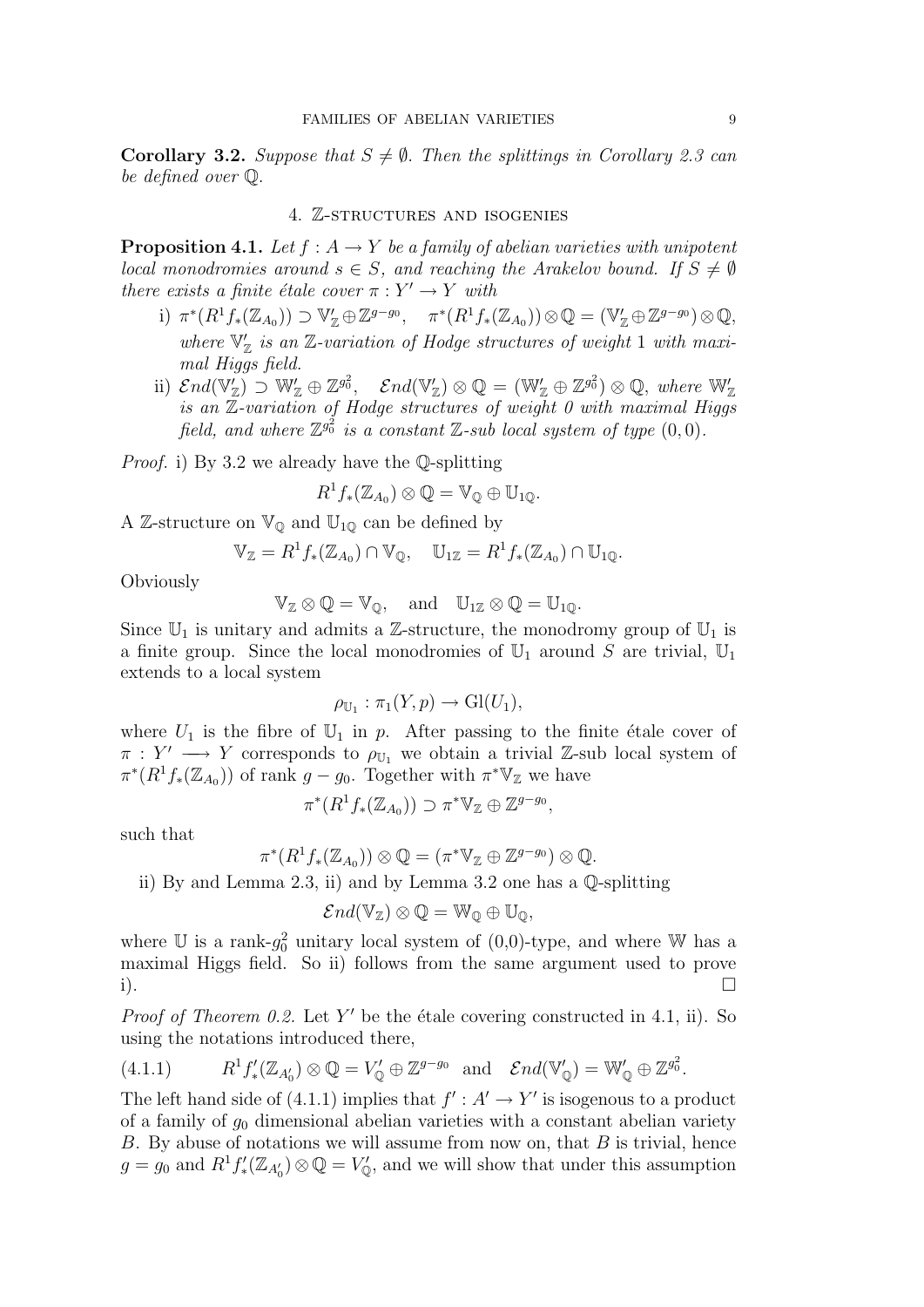$f' : A' \to Y'$  is isogenous to a g-fold product of a modular family of elliptic curves.

Let us write  $\text{End}(*) = H^0(Y', \mathcal{E}nd(*))$  for the global endomorphisms. As explained in [12], for example,  $\text{End}(\mathbb{V}'_{\mathbb{O}}) = \mathbb{Q}^{g^2}$  is a  $\mathbb Q$  Hodge structure of weight zero, in our case the Hodge filtration is trivial, i.e.  $\text{End}(\mathbb{V}'_{\mathbb{Q}})^{0,0} = \text{End}(\mathbb{V}'_{\mathbb{Q}})$ .

If  $A_{\eta} = A' \times_{Y'} \text{Spec}(\mathbb{C}(Y'))$  denotes the general fibre of  $f'$ , one obtains

$$
End(A_{\eta}) \otimes \mathbb{Q} = End(\mathbb{V}_{\mathbb{Q}}')^{0,0} = End(\mathbb{V}_{\mathbb{Q}}').
$$

By the complete reducibility of abelian varieties there exists simple abelian varieties  $B_1, \ldots, B_r$  of dimension  $g_i$ , respectively, which are pairwise non isogenous, and such that  $A_n$  is isogenous to the product

$$
B_1^{\times \nu_1} \times \cdots \times B_r^{\times \nu_r}.
$$

Moreover, since  $V$  has no flat part, none of the  $B_i$  can be defined over  $\mathbb{C}$ . Let us assume that  $g_i = 1$  for  $i = 1, \ldots, r'$  and  $g_i > 1$  for  $i = r' + 1, \ldots, r$ .

Let us write  $D_i = \text{End}(B_i) \otimes \mathbb{Q}$ . By [10], p. 201, Each  $D_i$  is a division algebra of finite rank over  $\mathbb Q$  with center  $K_i$ . Let us write  $d_i^2$  for the rank of  $\overline{D_i}$  over  $K_i$  and  $e_i$  for the rank of  $K_i$  over Q. Hence  $e_i \cdot d_i^2$  is the rank of  $D_i$ over Q.

By [10], p. 202, or by [3], p. 141, either  $d_i \leq 2$  and  $e_i \cdot d_i$  divides  $g_i$ , or else  $e_i \cdot d_i^2$  divides  $2 \cdot g_i$ . In both cases, the rank  $e_i \cdot d_i^2$  is smaller than or equal to  $2 \cdot g_i$ . If  $i \leq r'$ , hence if  $B_i$  is an elliptic curve, not defined over  $\mathbb{C}$ , we have  $e_i = d_i = 1.$ 

Writing  $M_{\nu_i}(D_i)$  for the  $\nu_i \times \nu_i$  matrices over  $D_i$ , one finds ([10], p. 174)

$$
End(A_{\eta}) \otimes \mathbb{Q} = M_{\nu_1}(D_1) \oplus \cdots \oplus M_{\nu_r}(D_r)
$$

hence

$$
g^{2} = \dim_{\mathbb{Q}}(\text{End}(A_{\eta}) \otimes \mathbb{Q}) = \left(\sum_{i=1}^{r} \nu_{i} \cdot g_{i}\right)^{2} = \sum_{i=1}^{r} (e_{i} \cdot d_{i}^{2}) \cdot \nu_{i}^{2} \le
$$

$$
\sum_{i=1}^{r'} \nu_{i}^{2} + \sum_{i=r'+1}^{r} \nu_{i}^{2} \cdot 2 \cdot g_{i} \le \sum_{i=1}^{r} \nu_{i}^{2} \cdot g_{i}^{2}.
$$

Obviously this implies that  $r = 1$  and that  $g_1 \leq 2$ . If  $g_1 = 1$ , we are done. In fact, the isogeny extends all over  $Y \setminus S$  and, since we assumed the monodromies to be unipotent,  $E := B_1$  is the general fibre of a semi-stable family of elliptic curves. The Higgs field for this family is again maximal.

Before excluding the case  $g_1 = 2$ , let us compare this construction with the one in Remark 1.3, for  $Y = \mathbb{P}^1$  and in Remark 1.5 in general.

**Remark 4.2.** Writing  $\mathbb{T}'$ ,  $\mathbb{L}'$  and  $\mathbb{S}'$  for the pullbacks of  $\mathbb{T}$ ,  $\mathbb{L}$  and  $\mathbb{S}$ , respectively, one finds as remarked in 1.5 decompositions

$$
\mathcal{E} nd(\mathbb{V}') = \mathbb{T}' \otimes \mathbb{T}'^{\vee} \otimes \mathbb{L}' \otimes \mathbb{L}'^{\vee}.
$$

and

$$
\mathcal{E}nd(\mathbb{L}')=\mathbb{L}'\otimes{\mathbb{L}'}^\vee=\mathbb{C}\oplus\mathbb{S}'.
$$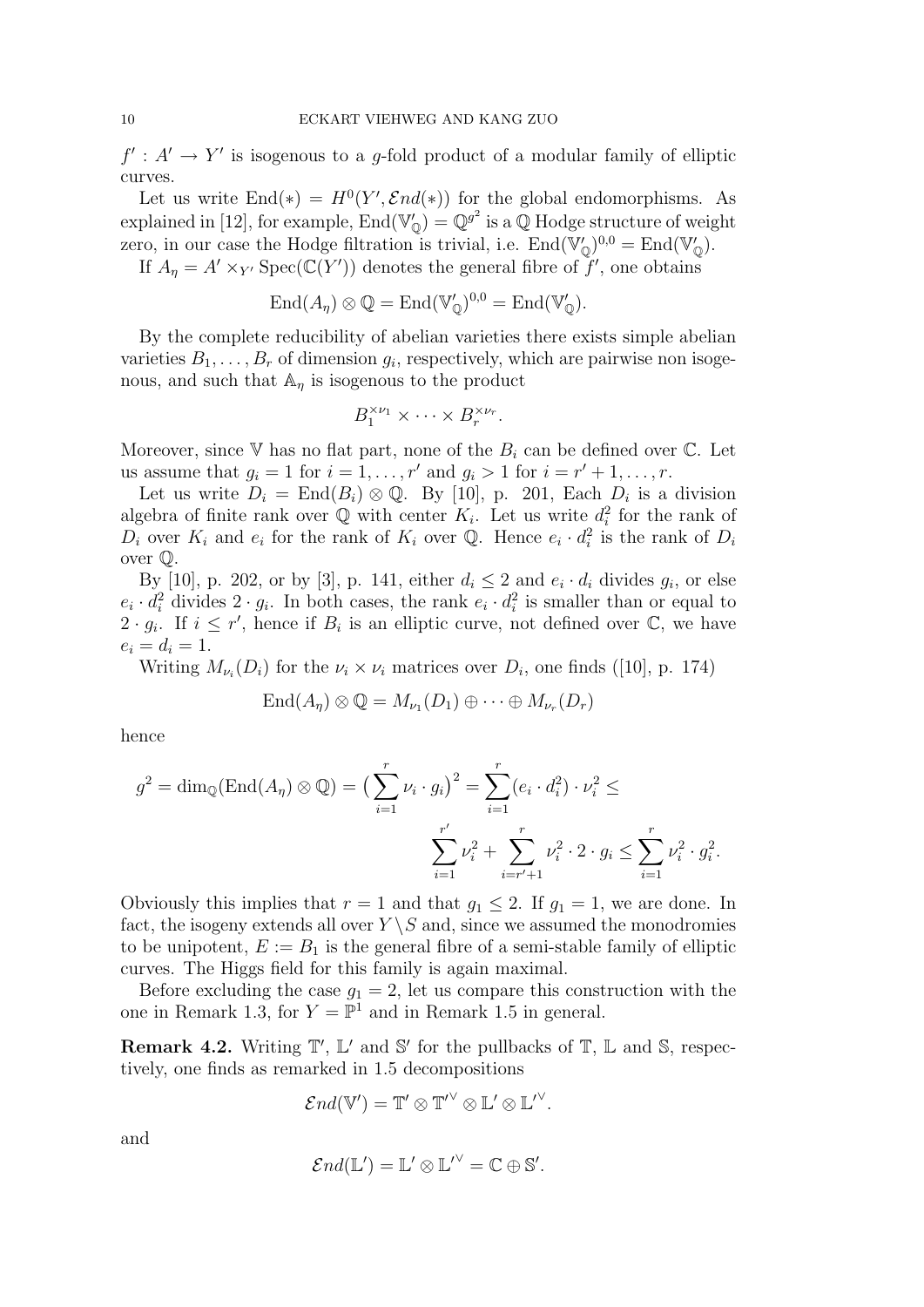So  $\mathbb{T}' \otimes \mathbb{T}'$  is a direct factor of V of rank  $g_0^2$ , by construction unitary. Its complement  $\mathbb{T}' \otimes \mathbb{T}' \otimes \mathbb{S}'$  has again a maximal Higgs field, hence no global section, and  $\mathbb{T}' \otimes \mathbb{T}'^{\vee} = \mathbb{C}^{g_0^2}$ . Altogether one finds

$$
\mathcal{E}nd(\mathbb{V}') = \mathcal{E}nd(\mathbb{T}') = \bigoplus^{g_0^2} \mathcal{E}nd(\mathbb{L}').
$$

Using this description, one finds again that  $A_n$  can not be the product of different non-isogenous abelian varieties.

End of the proof of 0.2. It remains to exclude the case that  $g_1 = 2$ , and that  $e_1 \cdot d_1^2 = 4$ . If the center  $K_1$  is not a totally real number field,  $e_1$  must be lager than 1 and one finds

I.  $d_1 = 1$  and  $D_1 = K_1$  is a quadratic imaginary extension of a real quadratic extension of Q.

If  $K_1$  is a real number field, looking again to the classification of endomorphisms of simple abelian varieties in [10] or [3], one finds that  $e_1$  divides  $g_1$ , hence the only possible case is

II.  $d_1 = 2$  and  $e_1 = 1$ , and  $D_1$  is a quaternion algebra over  $\mathbb{Q}$ .

The abelian surface  $B_1$  over  $Spec(\mathbb{C}(Y'))$  extends to a non-isotrivial family of abelian varieties  $B' \to Y'$ , smooth outside of S and with unipotent monodromies for all  $s \in S$ . This family again has a maximal Higgs field, and thereby the local monodromies in  $s \in S$  are non-trivial. As we will see below, in both cases, I and II, the moduli scheme of abelian surfaces with the corresponding type of endomorphisms turns out to be a compact subvariety of the moduli scheme of polarized abelian varieties, a contradiction.

I. By [3], Example 6.6 in Chapter 9, there are only finitely many  $g_1$  dimensional abelian varieties with a given type of complex multiplication, i.e. with  $D_1$  a quadratic imaginary extension of a real number field of degree  $g_1$  over  $\mathbb{Q}$ .

II. By [3], Exercise (1) in Chapter 9, there is no abelian surface for which  $D_1$ is a totally definite quaternion algebra. Hence it remains to show the compactness of the moduli scheme of abelian surfaces B with a totally indefinite  $D_1 = \text{End}(B) \otimes \mathbb{Q}$ , i.e. of the moduli scheme of false elliptic curves. Such abelian surfaces and there moduli have been studied in [16], and there it is shown, that the moduli scheme is a compact Shimura curve. This also follows from the construction of the moduli scheme in [3], §8 in Chapter 9, as a quotient of the upper half plane  $H$ , and from [17], Chapter 9.

Proof of Proposition 0.1. Let  $\pi : Y' \to Y$  be an étale covering,  $S' = \pi^{-1}(S)$ and let  $g: E \to Y'$  be a semi-stable family of elliptic curves, reaching the Arakelov bound, and with  $E_0 = g^{-1}(Y' \setminus S')$  smooth, for example the family occurring in 0.2. Hence  $\mathbb{L}_{\mathbb{Z}} = R^1 g_* \mathbb{Z}_{E_0}$  is a Z-variation of Hodge structures of weight one and of rank two. Writing  $\mathcal L$  for the  $(1, 0)$  part, we have an isomorphism

(4.2.1) 
$$
\tau_{1,0} : \mathcal{L} \longrightarrow \mathcal{L}^{-1} \otimes \Omega_{Y'}(\log S').
$$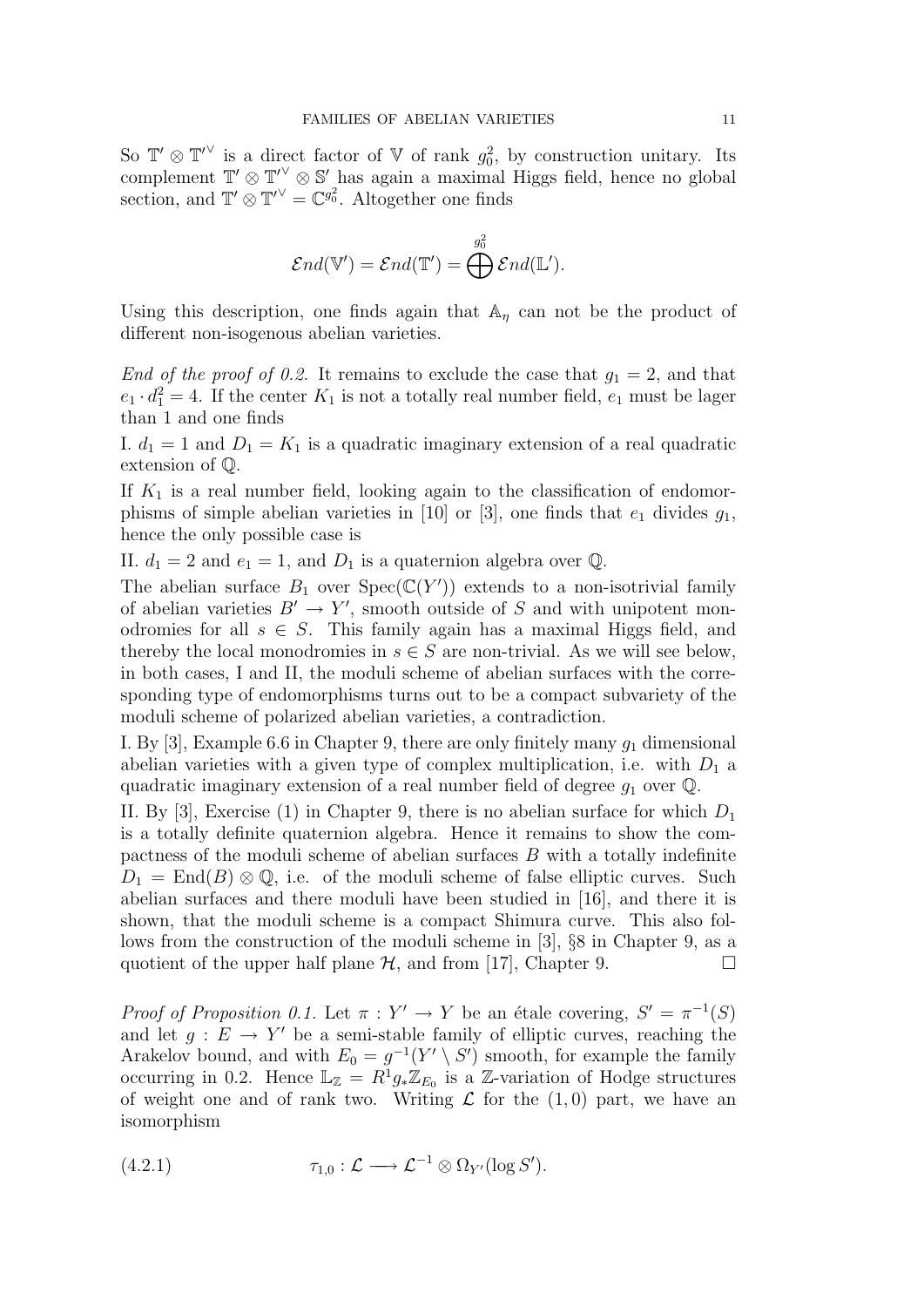Since  $\mathcal L$  is ample,  $\Omega_{Y'}(\log S')$  is ample, hence the universal covering of  $U' =$  $Y' \setminus S'$  is the upper half plane  $\mathcal H$ . One obtains a commutative diagram

$$
\begin{array}{ccc}\n\mathcal{H} & \xrightarrow{\tilde{\varphi}} & \mathcal{H} \\
\psi' & & \psi \downarrow \\
U' & \xrightarrow{j} & \mathbb{C}\n\end{array}
$$

where j is given by the j-invariant of the fibres of  $E_0 \to U'$ , where  $\psi$  is the quotient map  $\mathcal{H} \to \mathcal{H}/\mathrm{Sl}_2(\mathbb{Z})$ , and where  $\tilde{\varphi}$  is the period map. Since the tangent sheaf of the period domain  $\mathcal H$  is given by the sheaf of homomorphisms from the  $(1,0)$  part to the  $(0,1)$  part of the variation of Hodge structures, the isomorphism  $\tau_{1,0}$  implies that  $\tilde{\varphi}$  is a local diffeomorphism. Note that the Hodge metric on the Higgs bundle corresponding to  $\mathbb{L}_{\mathbb{Z}}$  has logarithmic growth at S and bounded curvature by Schmid [13]. By the remark after Prop. 9.8 together with the remark after Prop. 9.1 in [15]

$$
\tilde{\varphi}:\tilde{U}'{ \rightarrow } {\cal H}
$$

is a covering map, hence an isomorphism.

Since  $\tilde{\varphi}$  is an equivariant isomorphism with respect to the  $\pi_1(U',*)$ -action on  $\tilde{U}'$  and the  $P\rho_{\mathbb{L}_\mathbb{Z}}(\pi_1(U',*))$  -action on  $\mathcal{H}$ , the homomorphism

$$
\rho_{\mathbb{L}_{\mathbb{Z}}} : \pi_1(U',\ast) \to P \rho_{\mathbb{L}_{\mathbb{Z}}}(\pi_1(U',\ast)) \subset \mathrm{PSl}_2(\mathbb{Z})
$$

must be injective, hence an isomorphism.

This in turn implies, that

$$
\varphi:U'\to \mathcal{H}/\rho_{\mathbb{L}_\mathbb{Z}}(\pi_1(U',\ast))
$$

is an isomorphism,  $\rho_{\mathbb{L}_\mathbb{Z}}(\pi_1(U',*)) \subset \mathrm{Sl}_2(\mathbb{Z})$  is of finite index, and  $E_0 \to U'$  is a modular curve. □

## 5. Family of curves and Jacobians

Let Y be a curve, let  $h: Z \to Y$  be a semi-stable non-isotrivial family of curves of genus  $g > 1$ , smooth over V, and let  $f : J(Z/Y) \to Y$  be a compactification of the Neron model of the Jacobian of  $h^{-1}(V) \to V$ . Let us write S for the points in  $Y - V$  with  $f^{-1}(y)$  singular and  $\Gamma$  for the other points in  $Y \setminus V$ , i.e. for the points y with  $h^{-1}(y)$  singular but  $f^{-1}(y)$  smooth. As usual we write  $U = Y \setminus S$ .

Let us first consider families of curves over  $\mathbb{P}^1$ . S.-L. Tan [19] has shown that  $h: Z \to \mathbb{P}^1$  must have at least 5 singular fibres, hence

$$
\#S + \#\Gamma \ge 5.
$$

Moreover, he and Beauville [1] gave examples of families with exactly 5 singular fibres for all  $q > 1$ . In those examples one has  $\Gamma = \emptyset$ .

On the other hand, for  $A = J(Z/Y)$  and for the ample sheaf  $F^{1,0}$  introduced in (0.0.1) the Arakelov inequality (0.0.2) implies that

$$
2 \cdot g_0 \le 2 \cdot \deg(F^{1,0}) \le g_0 \cdot (\#S - 2),
$$

hence  $\#S \geq 4$ . For  $\#S = 4$ , the family  $f : J(Z/Y) \to Y$  reaches the Arakelov bound, hence by 0.2 it is isogenous to a product of a constant abelian variety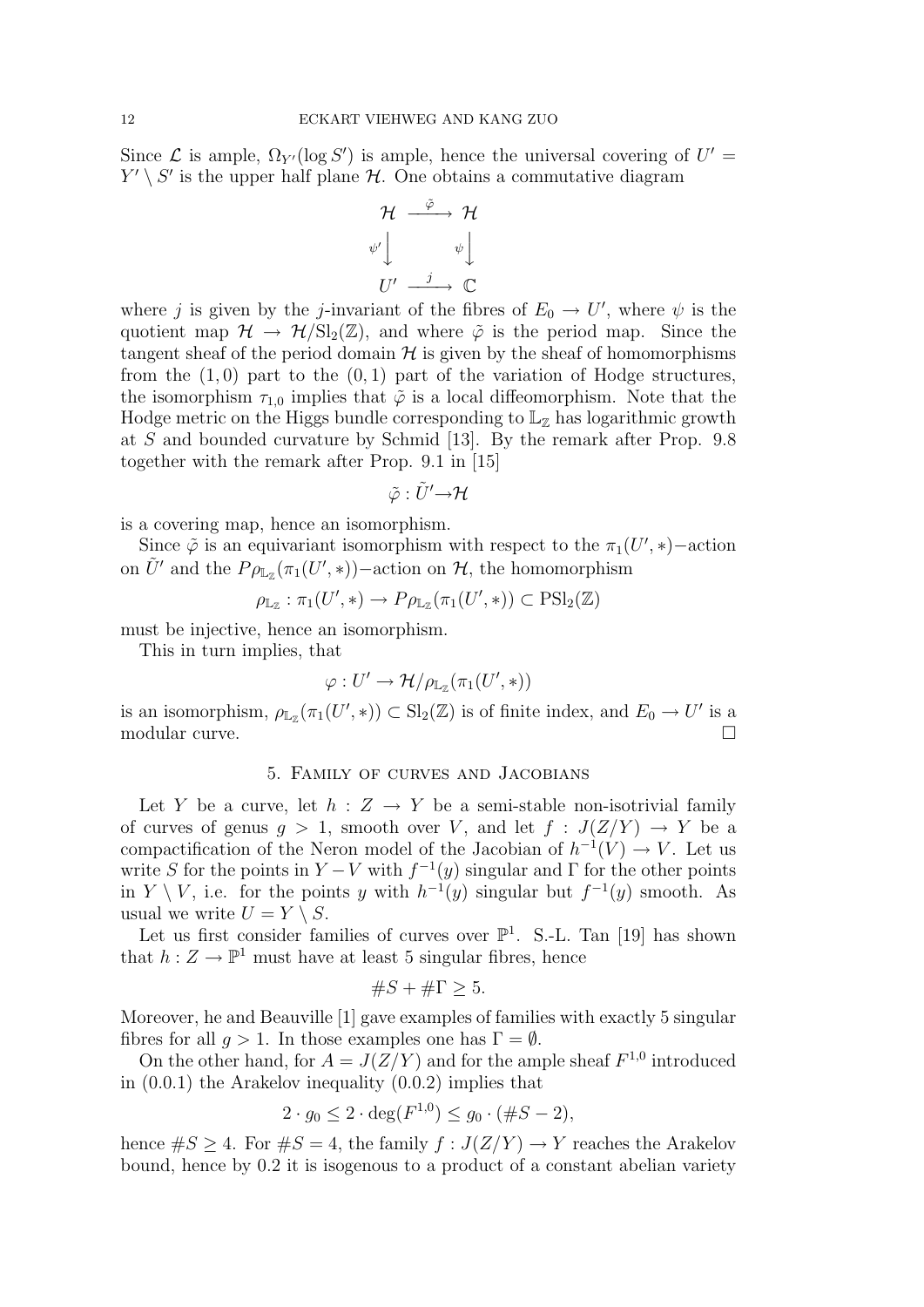with a product of modular elliptic curves, again with 4 singular fibres. By [2] there are just 8 types of such families, among them the universal family  $E(3) \rightarrow X(3)$  of elliptic curves with a level 3-structures.

Being optimistic one could hope, that those families can not occur as families of Jacobians, hence that there is no family of curves  $h: Z \to P^1$  with  $\#S = 4$ . However, a counterexample has been constructed by E. Kani in [8].

**Example 5.1.** Let  $B$  be a fixed elliptic curve, defined over  $\mathbb{C}$ . Consider the Hurwitz functor  $\mathcal{H}_{B,N}$  defined in [8], i.e. the functor from the category of complex schemes to the category of sets with

$$
\mathcal{H}_{B,N}(T) = \{ f : C \to B \times T; f \text{ is a normalized covering of degree } N \text{ and } C \text{ a smooth family of curves of genus 2 over } T \}.
$$

The main result of [8] says that for  $N \geq 3$  this functor is represented by an open subscheme  $V = H_{B,N}$  of the modular curve  $X(N)$  parameterizing elliptic curves with a level N-structure.

The smooth universal curve  $C \to H_{B,N}$  extends to a semi-stable curve  $Z \to$  $X(N)$  whose Jacobian is isogenous to  $B \times E(N)$ . Hence writing S for the cusps,  $J(Z/X(N))$  is smooth outside of S, whereas  $Z \to X(N)$  has singular semi-stable fibres outside of  $H_{BM}$ . Theorem 6.2 in [8] gives an explicit formula for the number of points in  $\Gamma = X(N) \setminus (H_{B,N} \cup S)$ .

Evaluating this formula for  $N = 3$  one finds  $\#\Gamma = 3$ . For  $N = 3$  the modular curve  $X(3)$  is isomorphic to  $\mathbb{P}^1$  with 4 cusps. So the number of singular fibres is 4 for  $J(Z/\mathbb{P}^1) \to \mathbb{P}^1$  and 7 for  $Z \to \mathbb{P}^1$ .

We do not know whether similar examples exist for  $q > 2$ . For  $q > 7$  the constant part  $B$  in Theorem 0.2 can not be of codimension one. In fact, the irregularity  $q(Z)$  of the total space of a family of curves of genus q over a curve of genus q satisfies by  $[20]$ , p. 461, the inequality

$$
q(Z) \le \frac{5 \cdot g + 1}{6} + g(Y).
$$

If  $J(Z/Y) \to Y$  reaches the Arakelov bound, hence if it is isogenous to a product

$$
B \times E \times_Y \ldots \times_Y E,
$$

one finds

$$
\dim(B) \le \frac{5 \cdot g + 1}{6}.
$$

As explained in [5] it is not known, whether for  $q \gg 2$  there are any curves  $C$  over  $\mathbb C$  whose Jacobian is isogenous to the product of elliptic curves. We are even asking for families of curves whose Jacobian is isogenous to the product of the same elliptic curve, up to a constant factor.

#### **REFERENCES**

- [1] Beauville, A.: Le nombre minimum de fibres singulierès d'une courbe stable sur  $P<sup>1</sup>$ . (French) Asterisque 86 (1981) 97-108
- [2] Beauville, A.: Les familles stables de courbes elliptiques sur  $P<sup>1</sup>$  admettant quatre fibres singulières. C. R. Acad. Sci. Paris Sér. I Math.  $294$  (1982) 657–660